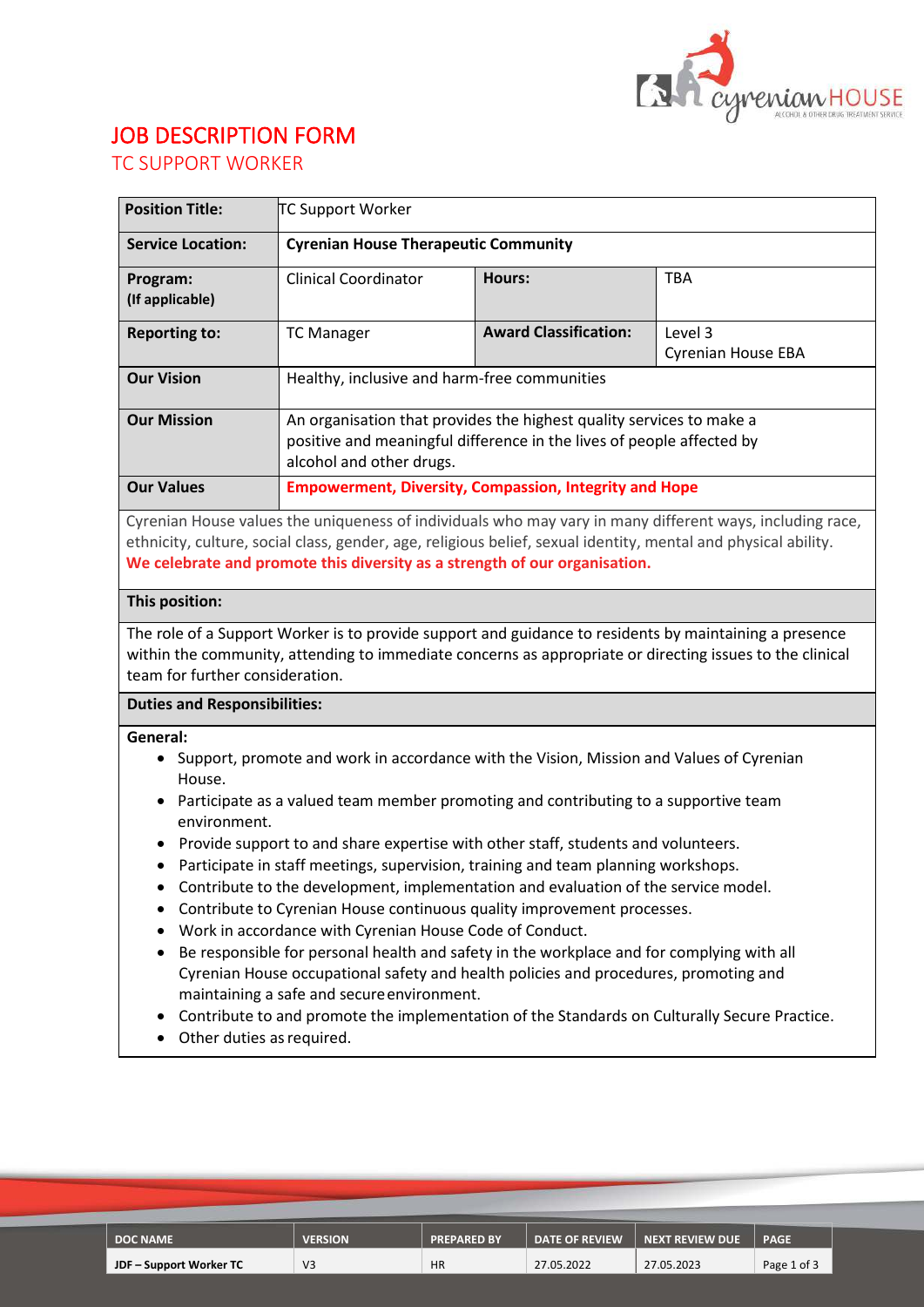

#### **Group Work, Education and Training:**

- Work collaboratively with the TC manager, coordinator and other workers.
- Maintain close liaison with the clinical team so that information regarding community issues is shared with the relevant team members.
- Actively contribute to staff meetings and training sessions as directed.
- Participate with peers in facilitated group support/supervision and debriefing sessions as appropriate.

### **Representation and Engagement:**

- Be a positive role model within the TC.
- Maintain a visible and supportive presence in the TC during working hours including but not limited to afternoon, evening, or weekend hours.
- Set and maintain clear boundaries, in line with the Cyrenian House values and philosophy that is 'community as method'.
- Work in accordance with Cyrenian House policies and procedures and the program guidelines at all times.
- Maintain a clear understanding of all aspects of safety relating to their position including emergency evacuation and first aid procedures.
- Facilitate regular urine procedure and processes in accordance with the service policy and procedures.
- Be available at required times to provide residents with their medications and observe the self-medication procedure, recording information as required.
- Support with TC residents with household tasks as required.

# **Administration and Reporting:**

- Maintain written records for handover and consumer records of resident issues/events/incidents informing oncoming workers of current issues within the TC.
- Undertake other administrative and office management tasks as required.
- Ensure familiarity with handover material at the start of each shift.
- Be available for supervision at pre-negotiated times with Line Manager.

# **Selection Criteria:**

#### **Essential competencies and experience:**

- Understanding of alcohol and other drug use issues.
- Experience in working with consumers experiencing alcohol and other drug use issues.
- Demonstrated effective written, verbal, and interpersonal skills.
- Knowledge of services and community resources relevant to the AOD sector.
- Experience in women's issues
- Well-developed time and self-management skills; ability to work with limited supervision.
- Sound computer skills.
- Ability to build and maintain effective working relationships and act with diplomacy and discretion when dealing with sensitive and confidential issues.
- If you are a person with a lived experience of addiction, we require at least 18 months abstinence from AOD use at the time of application and a commitment to remain abstinent.

| <b>DOC NAME</b>         | <b>VERSION</b> | <b>PREPARED BY</b> | <b>DATE OF REVIEW</b> | NEXT REVIEW DUE | <b>PAGE</b> |
|-------------------------|----------------|--------------------|-----------------------|-----------------|-------------|
| JDF – Support Worker TC |                | <b>HR</b>          | 27.05.2022            | 27.05.2023      | Page 2 of 3 |